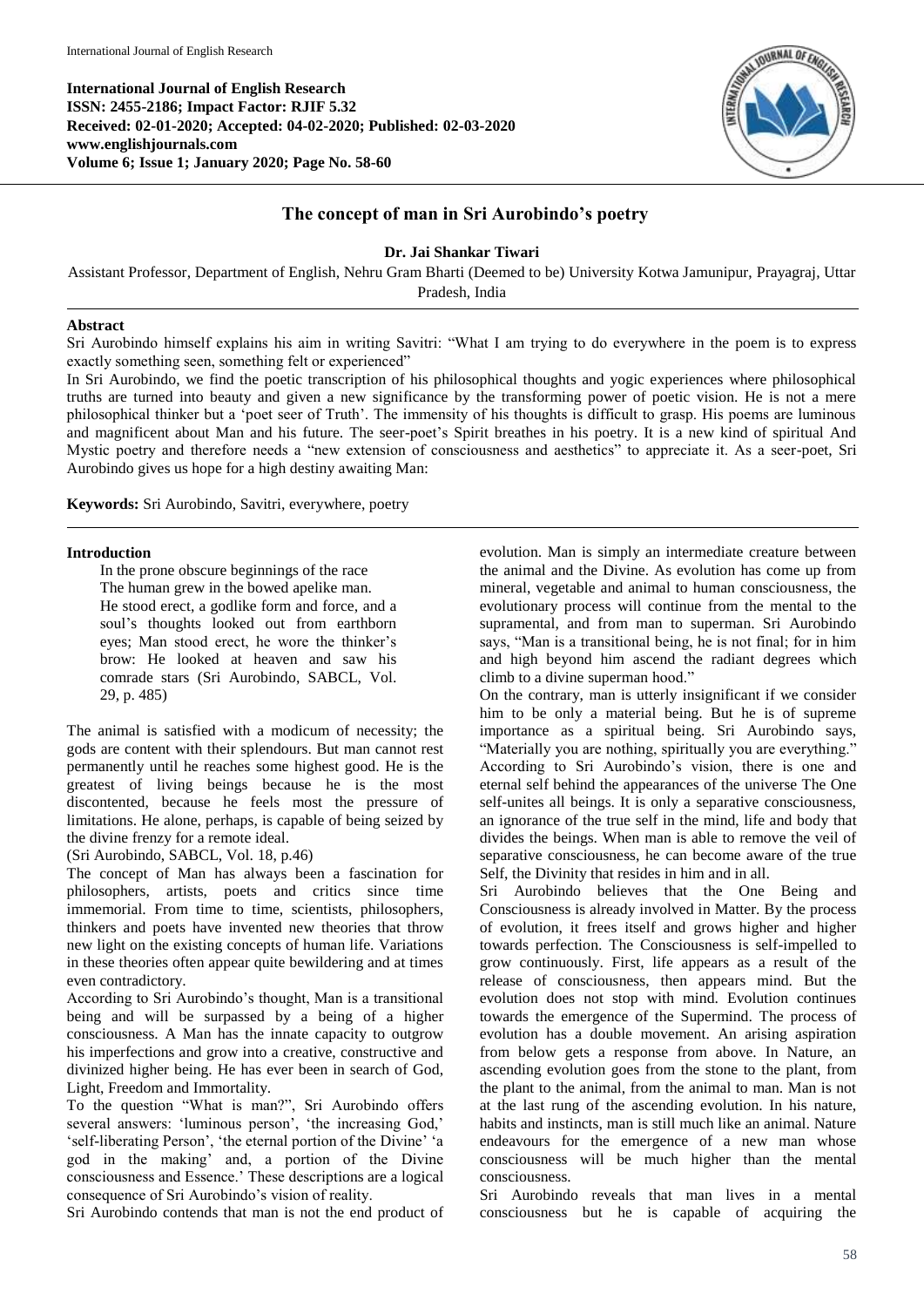Supramental of the Truth Consciousness. It is very much possible for man to live perfectly harmonious, beautiful and conscious life. In the Divine plan of evolution, Matter rising towards the Spirit, man has a crucial role to play. Man is at the summit and forefront of creation because he has a mind and self-awareness. Thus he capable to participate consciously in the evolutionary movement. Other living species do not possess such capacities. Evolution cannot stop with man It must go beyond man to Supermanhood, and ultimately to the Supreme Reality. There is an upward movement in man and far beyond man.

Man is the link between what must be and what is, connecting the infinite unmanifest and the multitude of manifest forms. He has a foremost place in the evolutionary scaled yet he is a transitional being. As nature has prepared the way of man's appearance, so must emerge Superman, a higher species of being. Man must consciously participate in the evolutionary process of Nature.

Man should become aware of various layers or planes – higher mind, illumined mind, intuitive mind, overmind and Supermind. He should rise to a higher consciousness than hitherto realized.

Consciousness is a Force, Ancient India Scriptures call it Chit, meaning consciousness inseparable from Shakti. Sri Arurobindo believes that consciousness is the spirit, the only source of energy.

Consciousness means also awareness. There are ascending grades of consciousness. Man is capable of attaining higher states of consciousness. But evolution is consciousness does not proceed in a straight line. While man is poised for such a growth in consciousness, strangely enough instead of being helped he is limited by the nature of his mind.

Man should aspire to attain psychical, new and higher state of consciousness where mentally irreconcilable situations can be reconciled. There is the possibility of a radical, evolutionary transformation of human consciousness. Man should move from the personal egoistic consciousness toward a consideration of the inner real meanings of things, and then finally to that great mutation in the consciousness where one perceives the Divine everywhere and in everything.

Founding the divine life on earth was the mission and vision of Sri Aurobindo. He called the higher consciousness the "Supramental Consciousness" or the "Supermind" and named the future being as the "Superman". He foresaw the coming of superman, another species, as the hidden and inherent paradigm of Nature to aid Man's process of evolutionary growth in consciousness and transformation of man.

Sri Aurobindo is "the most outstanding Indo-Anglian writer for volume as well as variety". Amid all the many-faceted achievements, Sri Aurobindo never abandoned his first love – poetry, as he himself has once declared that he had been first and foremost a poet, that the poet was the earliest side of his personality, the primal aspect. His poetic career spreads over a period of sixty years from 1890 to 1950 during which he has enriched the realm of letters. The two volumes of Collected Poems and Plays, the multi-aspected epic Savitri with its 24,000 lines, narrative poems, a large body of philosophical poems and the clusters of lyrics represent the poetic stature of Sri Aurobindo.

Sri Aurobindo's poetic career was born in England, developed and expanded in Baroda and Calcutta and reached perfection in Pondicherry.l His poetic career

underwent a process of gradual evolution. His poetry followed the same curve of evolution as that of his consciousness through yoga and it reveals 'adventure of consciousness', while his early poetry reveals him as a sensuous Romantic poet who has found his footing in English poetry. The later poetry reveals him turning into a prophet and a seer.

Born in India but educated from his boyhood in England and speaking the English language as his mother-tongue, he was at the age of nineteen an unmistakable poet. His early poems reveals his joyous reaction to the beauties of nature and the grace and charm of human nature. Poems such as Songs to Myrtilla, Night by the Sea, The Island Grave, The Lover's Complaint in love in Sorrow, marked with sensuous imagery, are moving poetic utterances. The poems are the sprouts of not only emotions of joy and melancholy, but also of young imagination stirred by inspiring episodes like the Irish fight for freedom. The young poet was deeply interested in politics, particularly Irish politics because it bore closeness to conditions prevailing in India. In a number of memorial poems, he pays tributes to Goethe, Bankim Chanrdra Chatterjee and Madhusudan Dutt. He expresses his glowing admiration to Bankim Chandra who gave the reviving Mantra 'Bande mataram': "O master of delicious words!" and "the sweetest voice that ever spoke in prose." He calls Madhusudan Dutt the "Poet, who first with skill inspired did teach Greatness to our divine Bengali speech." Even in his youthful poetry Songs to Myrtilla, mainly secular and sensuous, there are vague mystic hints which prophesy the philosophical poetry of later years.

Sri Aurobindo started his adventure in narrative realm in longer poems – Urvasie, Chitrangada, The Rishi, Uloupie, The Tale of Nala and Love and Death. In Urvasie, the first achievement in the field of narrative poetry, he has rendered the Urvasie legend on an epic scale endowing it with racial and prophetic significance. With its wealth of sensuous elaboration and epic similes, its subtle fusion of earthly with the celestial, its suggestions of the affiliations between earth and heaven, Urvasie is a forceful delineation of the drama of man's temptation and fall.

In Love and Death, a companion poem, shorter than Urvasie, Sri Aurrobindo has taken the story from Mahabharata. The poem, full of youthful passion, is charged with an intense love of life. These poems illustrate the early growth of conceptions that were later to become central to Sri Aurobindo's outlook on life. Life as a journey and a struggle, life as a calling of greater heights, a resisting of temptations, an appreciation of the glory and sensual ecstasy of love and a call to transcend it for a greater cause.

It is the theme of Love and Death which runs through these poems. In Urvasie, Death is conceived as liberator and reconciler. Love and Death demonstrates the supremacy of Love over Death. In Baji Prabhou, the warrior does not shrink death, nor terrified by it. On the contrary, he invites and faces it like a fighter.

Sri Aurobindo seems to convey that whoever would save his soul, must be first prepared to lose his life for a worthy cause; 'Sacrifice offered at the altar of a noble ideal is alone the true gateway to the soul's freedom and immortality'.

Through his sonnets, Sri Aurobindo expressed metaphysical Indian concepts of Man and his spiritual visions and realizations. The sonnets are "snaps of spiritual autobiography, and what is essential in these has gone to enrich the total content of Savitri." (K.R.S Iyengar) Sonnets